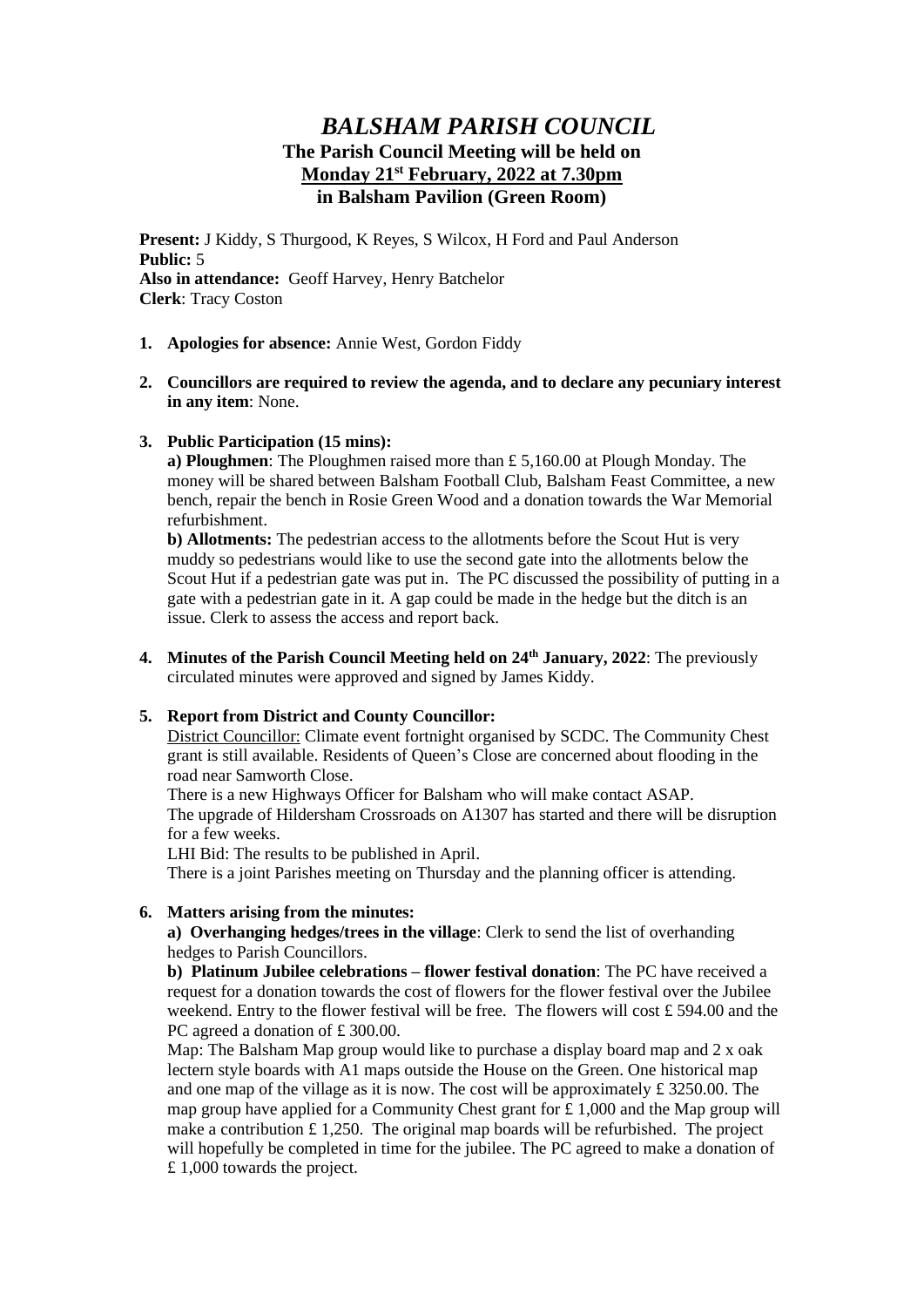**c) Cleaning of war memorial**: The Clerk to contact the listed buildings officer at SCDC and the War Memorial Trust who may give a grant towards the restoration.

**d) Field End sign**: SCDC will be chased up again as the sign still hasn't been replaced.

**e) Street light in Plumian Way**: The light on the footpath through to Plumian Way

belongs to SCDC and still hasn't been mended. Clerk to chase up.

**f) Footpath in West Wratting Road:** Reported to Highways.

**g) Telephone box**: Steve Thurgood has mended the door, it was wooden and not shutting properly.

## **7. Discussion and decision regarding the Church Institute Lease**:

The PC explained that the implications of signing or not signing the lease. The Parish Council has had a pre-discussion and the vote will take place at this meeting. Dick Paton explained that the lease costs would be shared 50% with the PCC. The PCC felt that the lease can be simplified.

The PC proposed a motion to sign the lease and it was 1 for and 5 against.

The PC are not happy with renewing the lease in the present form.

The PC agreed that they would write to the PCC with the outcome of the vote and open discussions about negotiating the terms of the lease.

#### **8. Planning:**

#### **a) For Discussion:**

Proposal: T 1 Yew to fell to increase light onto the terrace and allow for more planting. T2 – T5 Yew to fell due to close proximity to a listed wall. Site address: 13 West Wratting Road Balsham Cambridge Reference: 22/0164/TTCA **PC Decision**: No objections

Proposal: Removal and replacement of timber entrance gates with timber fence and single gate Site address: 1-3 West Wratting Road Balsham Cambridge Reference: 22/00347/LBC

**PC Decision**: No objections

Proposal: Demolition of existing side extension and new side extension with a porch to the front elevation Site address: 25 Sleford Close Balsham Reference: 22/00370/HFUL **PC Decision**: No objections

Proposal: Erection of a single storey gazebo in the rear garden. Site address: 95 High Street Balsham CB21 4EP Reference: 22/00133/HFUL **PC Decision**: No objections

Proposal: Proposed Single Storey Extension. Resubmission of 21/04474/HFUL Site address: 5 Woodhall Lane Balsham CB21 4DT Reference: 22/00164/HFUL **PC Decision**: No objections

Demolition and replacement and extension of existing timber framed outbuilding. Site address: 4 West Wratting Road Balsham CB21 4DX Reference: 22/00472/HFUL - 22/00473/LBC **PC Decision**: No objections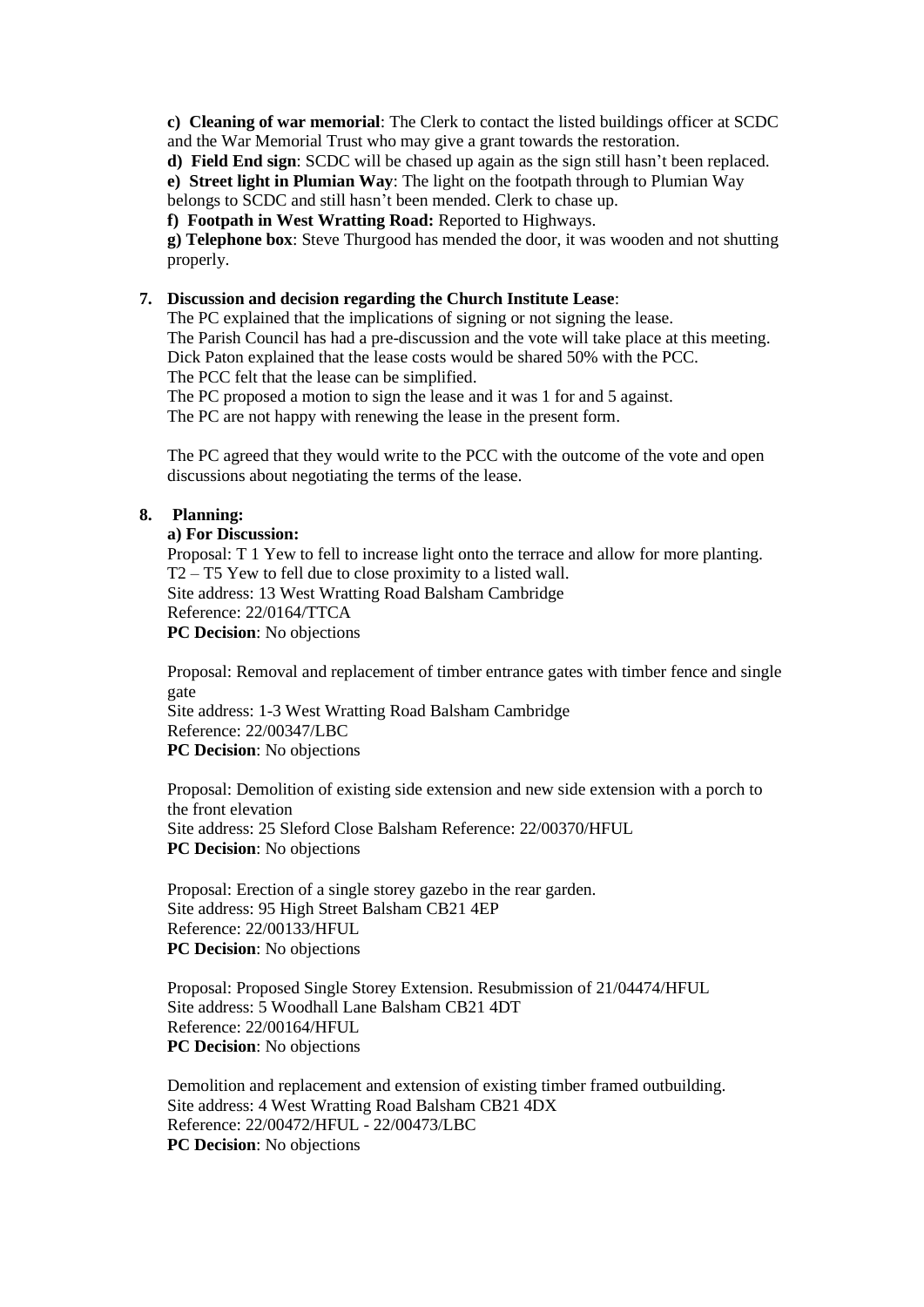# **b) Decisions:**

Conversion of existing annexe into 2no 2bed flats and associated works. Address: 46 High Street Balsham CB21 4EP Reference: 21/05251/FUL - 21/05252/LBC REFUSED

## **9. Allotment update:**

**a) Allotment shed**: The shed has been erected by Debbie Paton.

# **10. Recreation Ground/Pavilion**

**a) Adult gym equipment**: The PC have applied for a £ 10,000 grant from the Wind Farm to add to the S106 funding for the project.

**b) Benches at the recreation ground**: The Indoor Bowls have kindly agreed to purchase two benches and the PC will purchase another bench. The ploughmen are also purchasing a new bench. Clerk to organise an order.

**c) Purchase of tables/blinds/chairs for pavilion**: The Clerk will look at tables and chairs at Silverman's showroom in Cambridge. Quotes are in the process of being arranged for blinds for the doors and windows in the Pavilion.

**d) Storage heaters:** The storage heaters in the pavilion have been reduced in heat and some turned off to save energy.

# **11. Highway Matters**:

**a)**

**a) Parking sign on Green for school parking:** Wording for the sign was agreed and the PC will ask Highways if it is possible to have a double-sided sign.

**b) Movable speed sign computer**: Steve Wilcox will contact Mike McCall to discuss the capacity and memory that is required.

**c) LHI – countdown signs in village entrances**: The CCC will contact the PC when the results are known.

#### **12. Correspondence:** All emailed.

**13. Finance:-** Receipts and payments up to 15/02/22 and any invoices/receipts received up until 21/02/22 will be considered at the meeting.

| <b>Receipts February 2022)</b>                           |               |
|----------------------------------------------------------|---------------|
| HMRC (VAT reclaim)                                       | £10,103.38    |
| Hire of pavilion                                         | 40.00<br>£    |
| <b>Total Receipts</b>                                    | £10.143.38    |
| <b>Payments (February 2022)</b>                          |               |
| £ 1,018.55 Exp: 133.25<br>T Coston Salary                | £ 1,155.69    |
| Pension £56.02                                           |               |
| M McCall (Gross $\pounds$ )<br>34.5 hours 14.70 expenses | 235.20<br>£   |
| £154.00<br>S Housden (Gross $\pounds$ )                  | 154.00<br>£   |
| Drax Energy                                              | £<br>115.81   |
| Cambridgeshire Pension                                   | 326.95<br>£   |
| Daniel Gilbert (Shed)                                    | £<br>50.00    |
| Steve Thurgood (Guttering)                               | 142.02<br>£   |
| <b>Opus Energy</b>                                       | 437.89<br>£   |
| Microsoft                                                | 113.76<br>£   |
| <b>Total Payments February 2022</b>                      | 2,731.32<br>£ |